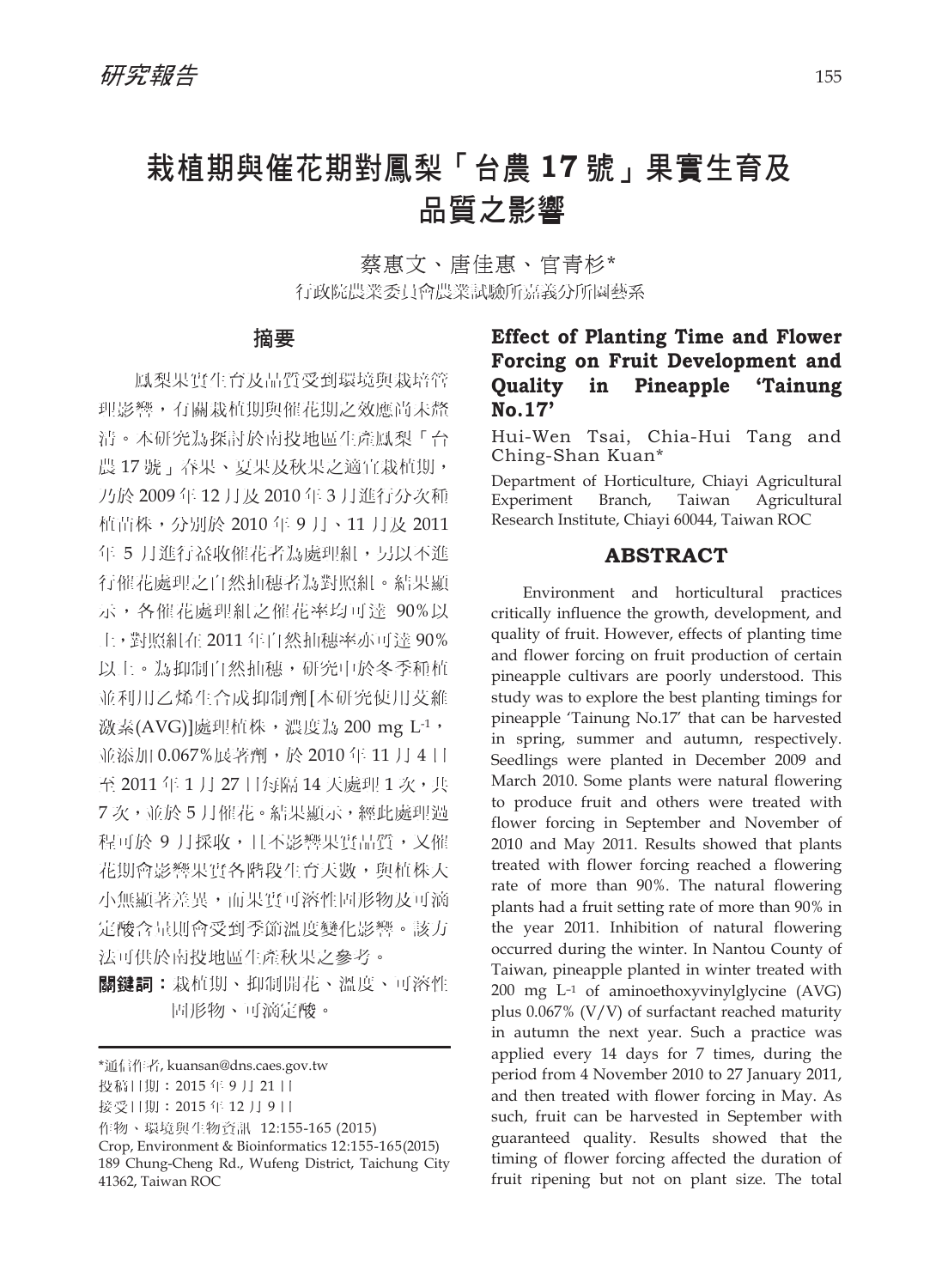soluble solids and titratable acidity were affected by seasonal temperature changes.

**Key words**: Planting time, Flowering inhibition, Temperature, Total soluble solids, Titratable acidity.

## 前言

鳳梨(*Ananas comosus* L. Merr.)為多年生 草本植物,係臺灣重要經濟果樹之一。依照 農業統計年報 2014年資料顯示,鳳梨栽培面 積為 10,153.9 公頃,總產量 456,242 公噸 (COA 2014)。臺灣鳳梨主要產地多集中在中 南部,以屏東縣為主要產區,其次為嘉義縣、 臺南市、高雄市及南投縣。鳳梨果實發育速 度易受溫度影響,發育期間氣溫愈高,果實 愈早成熟。據此,「台農 17 號」鳳梨產期依 序由南至北漸次成熟,以屏東縣及高雄市最 早,約在 3-5 月生產,臺南市及嘉義縣在 4-5 月生產,南投地區最晚則可延至 5-6 月生 產。國內 7 至 9 月時因溫度較高, 此時收穫 之「台農17號」鳳梨品質稍差,因此可考慮 利用南投地區與其他產區的溫度差異來調節 鳳梨生產期,減輕產期重疊之影響。

亞熱帶國家的鳳梨栽培時期,一般以秋 植(9‒11 月)或春植(3‒5 月)為主。為期週年化 生產,一般可藉由調整種苗大小、種植時間 和催花期達到調節產期目的,分散鮮果供應 時間(Selamat 1997b)。鳳梨植株的自然花芽 分化或人工催花調節開花期,除了受植株大 小及株齡影響外,溫度及植株對乙烯的敏感 度亦是影響因素之一(Rabie *et al*. 2000)。在自 然條件下,植株需生長發育至一定大小,才 會感應低溫花芽分化。因此,為減少鳳梨在 冬季低溫期的自然抽穗率,可利用不同的栽 植期及配合藥劑處理以調節產期。艾維激素 (Aminoethoxyvinylglycine; AVG)為乙烯生 合成抑制劑,許多研究報告指出 AVG 可有效 抑制鳳梨的自然開花 (Kuan *et al*. 2005, Rebolledo *et al*. 2007, Wang *et a*l. 2007, Bartholomew and Uruu 2009, Rabie *et al*. 2011, Tsai and Kuan 2013)。

本試驗利用不同栽植季節,並以 AVG 抑 制自然抽穗再分期催花的作用,探討延緩自 然產期植株在春、夏兩季之催花率與催花期 對果實產量及品質之影響,分析與栽植期之 相關性,期能建立南投地區鳳梨之產期調節 技術,據以提高鳳梨「台農 17 號」秋果生產 比率。

## 材料與方法

## 一、試驗材料

本研究之田間試驗設於南投市莊氏果 園,以鳳梨「台農 17 號」為供試品種,分別 於 2009 年 12 月(冬植)及 2010 年 3 月(春植) 種植,苗高各為 25 cm 及 30 cm。小區面積 3  $m \times 4.5$  m  $(13.5 \text{ m}^2)$ , 畦、行、株距為 1.0 m × 0.5 m × 0.3 m,二列式三角形種植。

#### 二、催花與 AVG 處理

依栽植期分冬植及春植二個時期,各進 行以下 4 種處理:

- 1. 處理(A)及處理(B)分別於 2010 年 9 月及 11 月以 39.5%益收生長素 1000 倍加 1.5%尿素 進行人工催花處理,灌注於植株心部,每 株約 50 mL。
- 2. 處理(C)為對照組,讓植株在自然環境下抽 穗。
- 3. 處理(D)自 2010 年 11 月 4 日起,每隔 14 天施用 200 mg L-1AVG (ReTain®, Valent Biosciences Corporation, Libertyville, Illinois, USA)水溶液加 0.067% (v/v)展著 劑 (Break‒Thru® S240, Goldschmidt Chemical Corp., Germany), 施用日期分 別為 2010 年 11 月 4 日、11 月 18 日、12 月 2 日、12 月 16 日、12 月 30 日、2011 年 1 月 13 日及 1 月 27 日。將配置的藥劑 灌注於植株心部,每株施用 7.5 mL,共 7 次。AVG 延遲抽穗處理之未自然抽穗植株, 於 2011 年 5 月 3 日進行人工催花處理(方 法同上)。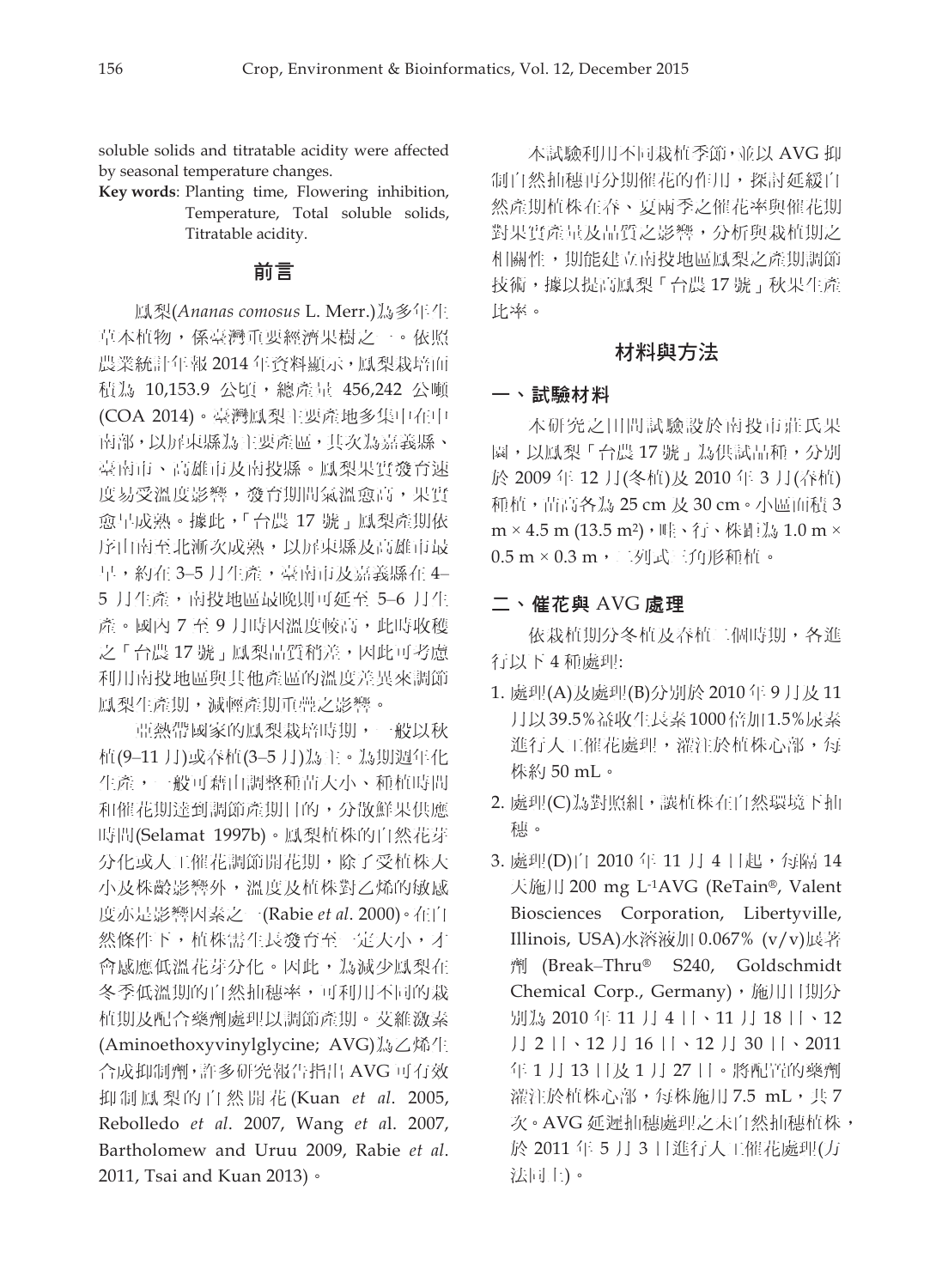試驗採逢機完全區集設計,8 處理,每處 理 3 重複,共 24 小區,每小區 20 株,全試 區計 480 株。試驗期間收集及記錄果園氣象 資料,並統計分析。

#### 三、植株營養生長期及開花抽穗調查

冬植 3 個月後在 2010 年 3 月 15 日、6 月 14 日、9 月 6 日、11 月 29 日及 2011 年 2 月 25 日,春植 3 個月後在 2010 年 6 月 14 日、 9月6日、11月29日及2011年2月25日, 分別進行植株生育調查,調查項目包括植株 高度、葉長、葉寬及葉片數。植株高度是由 畦面到植株最高點的高度,葉長為自基部至 葉尖的長度,葉寬為完全展開葉 1/2 處的寬 度,葉片數為自種植之葉片數開始累計所有 展開葉之總數量。人工催花處理後 1‒2 個月 左右出現紅喉者, 視為催花抽穗, 而植株於 2010 年 3 月間抽穗者視為自然抽穗。催花抽 穗率以(催花抽穗株數/未自然抽穗株數) × 100%表示,自然抽穗率以(抽穗株數/處理株 數) × 100%計算之。

#### 四、果實品質分析

鳳梨花序開第一朵小花為始花期,最後 一朵小花開放為結束開花,果實達 1/3 至 1/2 轉色時即為果實採收期。鳳梨果實採收期分 別在春季、夏初、夏末及秋季,每處理 3 重 複,每重複取 10 粒果實,進行果實品質分析, 測定果實冠芽長、冠芽重及全果重等。果實 榨汁後,果汁以手持屈折糖度計(Hand‒held refractometer, ATC-1E, ATAGO, Tokyo, Japan)測定果實之可溶性固形物, 以°Brix 表 示;可滴定酸含量以 0.1 N 氫氧化鈉進行酸 鹼中和滴定,以檸檬酸含量為標準(%表示)。

#### 五、氣象資料

氣象收集記錄器設置於果園附近,試驗 期間每小時記錄 1 筆資料,並計算每個生育 階段之平均溫度。

#### 六、統計分析

本試驗調查所得之數據,以 Microsoft Excel 軟體進行試算,並以 SAS (SAS system for window 9.0, SAS Institute)套裝軟體進 行變方分析(analysis of variance; ANOVA) 及最小顯著差異測驗法 (least significant difference; LSD)進行統計分析。

## 結果

# 一、栽植期對鳳梨「台農 17 號」植株營 養生長之影響

冬植和春植之植株自種植後,每隔 3 個 月調查植株生育情形。在冬植植株調查結 果,經種植 3 個月後,其植株高度、葉長、 葉寬及葉片數分別為 25.1 cm、30.8 cm、2.7 cm 及 21.3 片。經 6 個月的生長,植株高度、 葉長、葉寬及葉片數分別增加至 47.7 cm、55.6 cm、4.8 cm 及 38.3 片。經 9 個月的生長, 植 株高度、葉長、葉寬及葉片數分別增加至 68.4 cm、67.5 cm、5.9 cm 及 62.9 片。經 12 個月 的生長,植株高度、葉長、葉寬及葉片數分 別增加至 78.1 cm、71.8 cm、4.9 cm 及 91.5 片(Fig. 1)。春植植株生長 3 個月後,其植株 高度、葉長、葉寬及葉片數分別為 29.4 cm、 32.1 cm、3.4 cm 及 26.9 片, 經 6 個月的生長 後,分別增加至 54.7 cm、55.7 cm、5.7 cm 及 47.7 片。經 9 個月的生長後,分別增加至 66.0 cm、64.3 cm、5.1 cm 及 69.5 片(Fig. 2)。 冬植植株在種植後 3–6 個月,生長較快,植 株高度增加 22.6 cm, 葉長增加 24.8 cm, 葉 寬增加 2.1 cm。而葉片數則在種植後 6‒9 個 月及 9–12 個月間增加較多,分別增加 24.6 及 28.6 片。春植植株亦在種植後 3‒6 個月間, 生長較快,植株高度增加 25.3 cm,葉長增加 23.6 cm,葉寬增加 2.3 cm。葉片數增加較多 是在種植後 3-6 個月及 6-9 個月間,分別增 加 20.8 及 21.8 片,顯示植株的生長隨時間增 加而成正成長。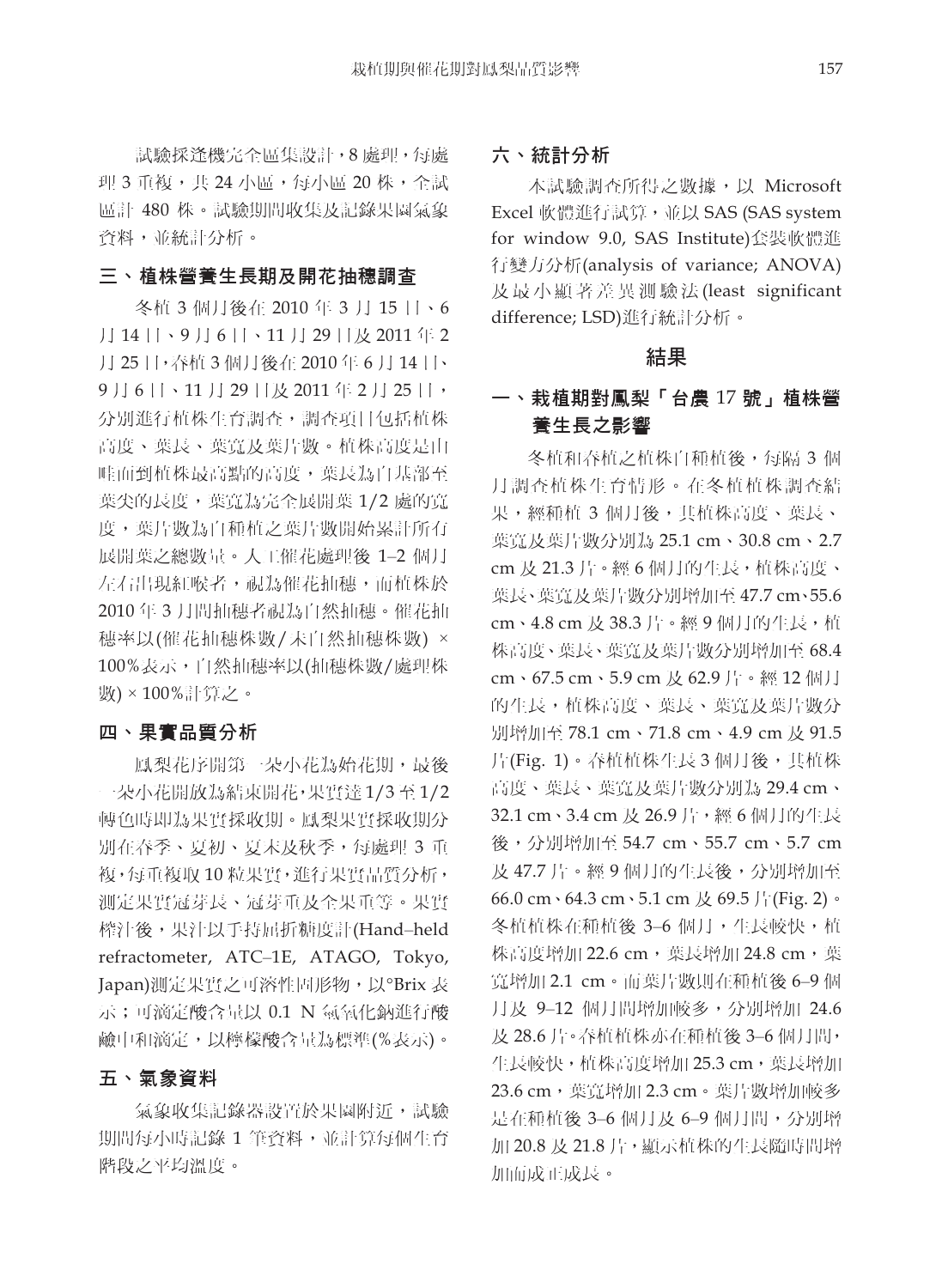

**Fig. 1. Changes in plant growth traits for pineapple 'Tainung No.17' planted in winter season.** 



**Fig. 2. Changes in plant growth traits for pineapple 'Tainung No.17' planted in spring season.**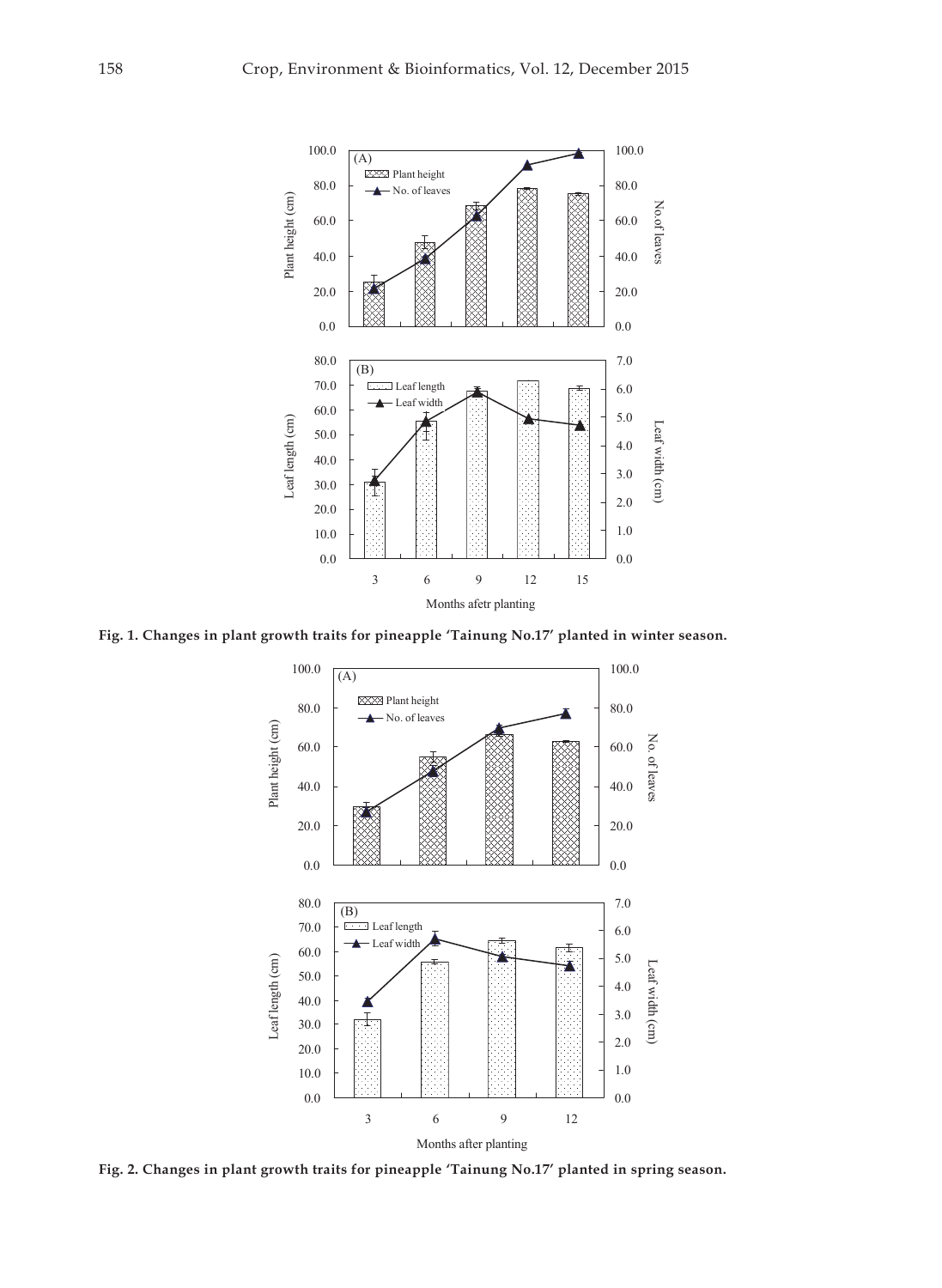# 二、栽植期及催花期對鳳梨「台農 17 號」 開花期及果實成熟期之影響

在 2010 年 9 月催花者,在同年 10 月下 旬抽穗,翌年 4 月上旬果實成熟,是為春果; 在 2010年11月催花者,在翌年1月下旬始 抽穗,催花後到抽穗期間最長,果實於 6 月 下旬至 7 月上旬成熟,是為夏初果;在 2011 年自然抽穗者(未催花處理),於 3 月中、下旬 抽穗,在同年 7 月下旬果實成熟,是為夏末 果;在 2011年5月催花者,約1個月即抽穗, 果實成熟期在 9 月中旬,則為秋果(Table 1)。 對照組自然抽穗率冬植及春植均為 93.3%, 然 5 月催花冬植及春植的自然抽穗率分別僅 為 5.0%及 1.7%,顯示 AVG 處理可有效抑制 植株的自然抽穗。依不同催花期冬植的催花 抽穗率分別為 98.3、95.0 及 94.3%;春植的 催花抽穗率分別 96.7、96.7 及 98.3%,經 AVG 處理,其催花抽穗率仍可達 98%以上,顯見 AVG 處理不會影響未來催花處理後之抽穗 率(Table 2)。

# 三、栽植期及催花期對鳳梨「台農 17號」 果實生育日數之影響

依 2010 年 9 月、11 月、2011 年自然抽 穂期(3月中旬)及 2011 年 5月之催花期, 冬 植植株自抽穗到始花日數分別為 28.9、70.3、 41.3 及 23.8 日,而春植植株自抽穗到始花日 數則分別為 29.0、74.4、39.3 及 24.2 日。冬 植植株自始花至結束開花日數分別為 34.9、 20.8、21.1 及 20.8 日,春植植株自始花至結

Table 1. Effects of planting month and flower forcing date on the dates (yy/mm/dd) of flowering and fruit harvest in pineapple 'Tainung No.17'.

| Planting<br>month |              | Date of flower<br>forcing | Date of<br>inflorescence<br>emergence | Date of first<br>Flowering | Date of end<br>flowering | Date of fruit<br>harvest |
|-------------------|--------------|---------------------------|---------------------------------------|----------------------------|--------------------------|--------------------------|
| 2009/12           | A            | 2010/09/09                | 2010/10/19                            | 2010/11/17                 | 2010/12/21               | 2011/04/03               |
|                   | B            | 2010/11/04                | 2011/01/27                            | 2011/04/08                 | 2011/04/28               | 2011/07/03               |
|                   | $\mathsf{C}$ | 2011/Natural              | 2011/03/17                            | 2011/04/27                 | 2011/05/19               | 2011/07/24               |
|                   |              | flowering                 |                                       |                            |                          |                          |
|                   | D            | 2011/05/03                | 2011/06/06                            | 2011/06/29                 | 2011/07/20               | 2011/09/16               |
| 2010/03           | A            | 2010/09/09                | 2010/10/18                            | 2010/11/16                 | 2010/12/19               | 2011/04/02               |
|                   | B            | 2010/11/04                | 2011/01/23                            | 2011/04/07                 | 2011/04/28               | 2011/06/29               |
|                   | $\mathsf{C}$ | 2011/Natural              | 2011/03/22                            | 2011/04/30                 | 2011/05/18               | 2011/07/23               |
|                   |              | flowering                 |                                       |                            |                          |                          |
|                   | D            | 2011/05/03                | 2011/06/06                            | 2011/07/01                 | 2011/07/20               | 2011/09/14               |

Table 2. Effects of planting month and flowering forcing date on percent natural flowering and flowering percentage after forcing treatment in pineapple 'Tainung No.17'.

| Planting month | Date of flower forcing | Percent natural<br>flowering $(\%)$ | Flowering percentage after<br>forcing treatment $(\%)$ |
|----------------|------------------------|-------------------------------------|--------------------------------------------------------|
| 2009/12        | 2010/09/09             | 1.7 <sup>bz</sup>                   | 98.3 a                                                 |
|                | 2010/11/04             | 0.0 <sub>b</sub>                    | 95.0a                                                  |
|                | 2011/Natural flowering | 93.3a                               |                                                        |
|                | 2011/05/03             | 5.0 <sub>b</sub>                    | 94.3 a                                                 |
| 2010/03        | 2010/09/09             | 3.3 <sub>b</sub>                    | 96.7 a                                                 |
|                | 2010/11/04             | 1.7 <sub>b</sub>                    | 96.7 a                                                 |
|                | 2011/Natural flowering | 93.3a                               |                                                        |
|                | 2011/05/03             | 1.7 <sub>b</sub>                    | 98.3 a                                                 |

z Means within each column followed by the same letter(s) are not significantly different at 5% level by Fisher's protected LSD test.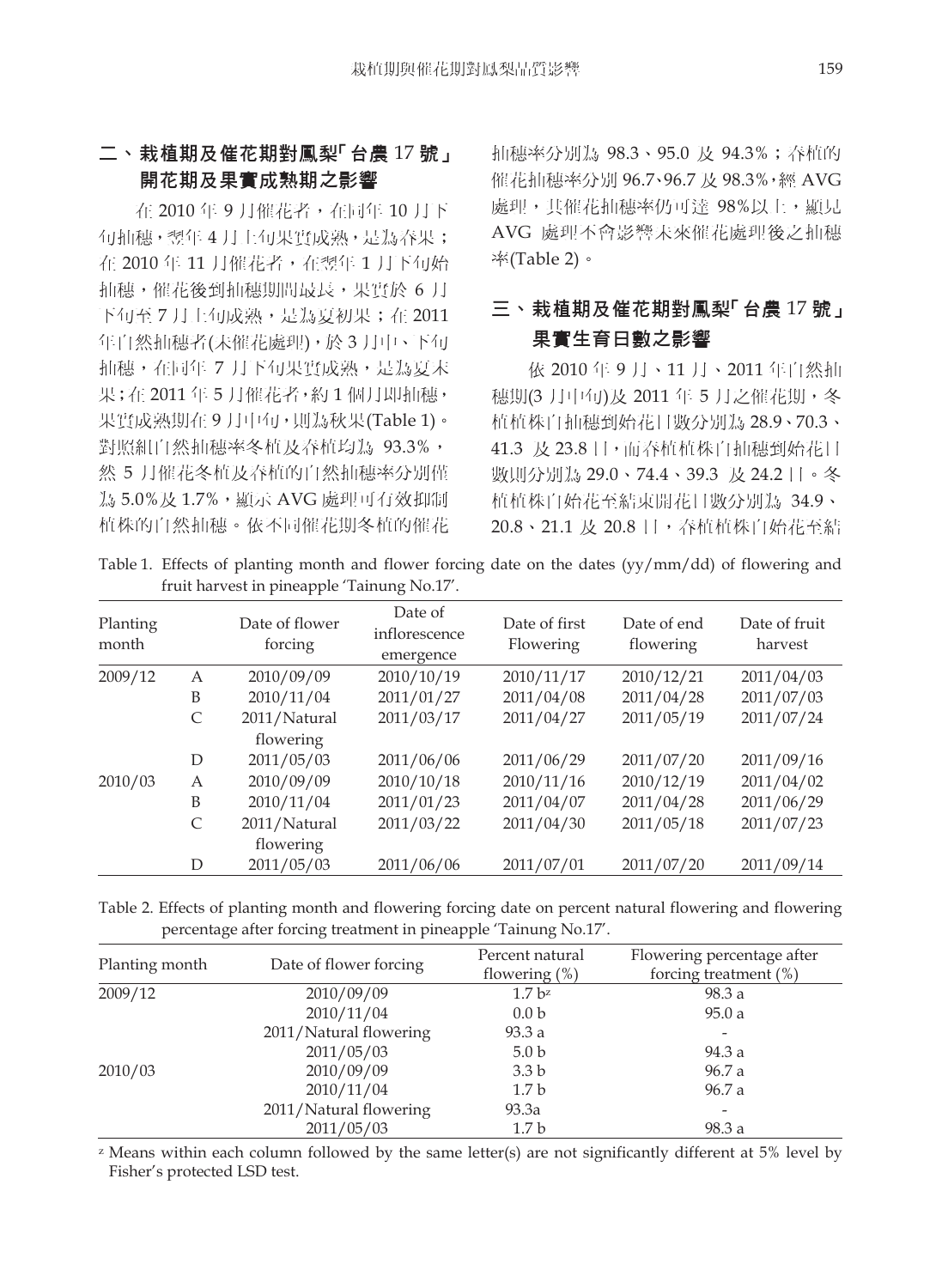束開花日數則分別為 33.2、20.2、17.1 及 19.8 日。又冬植植株自結束開花到果實採收日數 分別為 102.0、65.2、67.1 及 57.9 日,春植植 株自結束開花到果實採收日數則分別為 103.9、62.0、66.5 及 55.8 日。而冬植植株自 抽穗到果實採收日數分別為 166.0、156.2、 129.7 及 102.6 日,春植植株自抽穗到果實採 收日數則分別為 166.1、156.6、123.0 及 99.8 日(Table 3)。依統計結果顯示,不論冬植或 春植,自抽穗到始花的日數,以 2011年5月 催花者日數最短僅需 24.2 日,而以 2010年 11 月催花者最長,需 70 日以上,二個催花期 之間相差 50 日,在統計上達顯著差異。自始 花到結束開花日數,以 2010 年 9 月催花者日 數最長,需 33.2-34.9 天,除自然抽穗期春植 者為 17.1 日最短外,其餘處理均為 19.8‒21.1 日,在統計上無顯著差異。自結束開花到果 實採收日數,以 2010 年 9 月催花者需 102.0‒ 103.9 日,而以 2011 年 5 月催花者日數最短 需 55.8-57.9 日,二者日數亦相差 46 日,在 統計上達顯著差異;而 2010 年 11 月催花者 及 2011 年自然抽穗者約需 2 個月,此二時期 日數差異不大。若統計自抽穗到果實採收所 需日數,以 2010 年 9 月催花者所需日數最

長,需 166.0–166.1 日,而以 2011 年 5 月催 花者最短,為 99.8‒102.6 日,各催花處理均 呈顯著差異(Table 3)。於 9 月至 5 月之間, 隨著催花期延後,自抽穗到果實採收的發育 日數有縮短之趨勢。

# 四、栽植期及催花期對鳳梨「台農 17號」 鳳梨果實品質之影響

如前述,催花期分別為 2010 年 9 月、11 月、2011 年自然抽穗期(3 月中旬)及 2011 年 5 月,其果實採收期分別為春果、夏初果、夏 末果及秋果(Table 1)。冬植植株生產之果實 冠芽長度依前述採收期分別為 9.7、22.6、20.8 及 20.9 cm,而春植者分別為 10.2、17.2、19.8 及 19.2 cm。若以果實採收期對冠芽之影響觀 之,不論栽植期為冬植或春植,其春果之冠 芽長度為所有採收期中最短者,僅分別為 9.7 及 10.2cm, 其他採收期之果實, 其冠芽均在 17.2 cm 以上甚至長達 22.6 cm, 日在統計上 達顯著差異(Table 4)。

進一步以重量觀之,冬植植株所生產之 春果、夏初果、夏末果及秋果之冠芽重量分 別為 76.4、201.6、168.2 及 145.0 g,而春植 者各採收期之冠芽重量分別為 76.5、169.6、

Table 3. Effects of planting month and flower forcing date on fruit development in pineapple 'Tainung No.17'.

| Planting<br>month | Date of<br>flower forcing | Inflorescence<br>emergence to<br>flowering (d) | Days to<br>end flowering<br>(d) | End flowering to<br>fruit harvest<br>'d) | Inflorescence<br>emergence to<br>fruit harvest (d) |
|-------------------|---------------------------|------------------------------------------------|---------------------------------|------------------------------------------|----------------------------------------------------|
| 2009/12           | 2010/09/09                | $28.9 \pm 0.9e^{z}$                            | $34.9 \pm 1.4a$                 | $102.0 \pm 0.6a$                         | $166.0 \pm 1.6a$                                   |
|                   | 2010/11/04                | $70.3 \pm 1.3b$                                | $20.8 \pm 1.7$                  | $65.2 \pm 0.2$ bc                        | $156.2 \pm 2.1$                                    |
|                   | 2011/Natural flowering    | $41.3 \pm 0.4c$                                | $21.1 \pm 0.9$                  | $67.1 \pm 0.5$                           | $129.7 \pm 0.7c$                                   |
|                   | 2011/05/03                | $23.8 \pm 0.1$ f                               | $20.8 \pm 0.7$ b                | $57.9 \pm 2.2d$                          | $102.6 \pm 2.4e$                                   |
| 2010/03           | 2010/09/09                | $29.0 \pm 0.6$ e                               | $33.2 \pm 1.5a$                 | $103.9 \pm 2.2a$                         | $166.1 \pm 2.3a$                                   |
|                   | 2010/11/04                | $74.4 \pm 1.5a$                                | $20.2 \pm 1.3$                  | $62.0 \pm 2.3c$                          | $156.6 \pm 2.5$                                    |
|                   | 2011/Natural flowering    | $39.3 \pm 1.1d$                                | $17.1 \pm 2.9c$                 | $66.5 \pm 3.9$                           | $123.0 \pm 4.5d$                                   |
|                   | 2011/05/03                | $24.2 \pm 1.0$ f                               | $19.8 \pm 1.4$ bc               | $55.8 \pm 1.3d$                          | $99.8 \pm 1.7$ e                                   |

Data represent mean  $\pm$  standard deviation (n = 20).

z Means within each column followed by the same letter(s) are not significantly different at 5% level by Fisher's protected LSD test.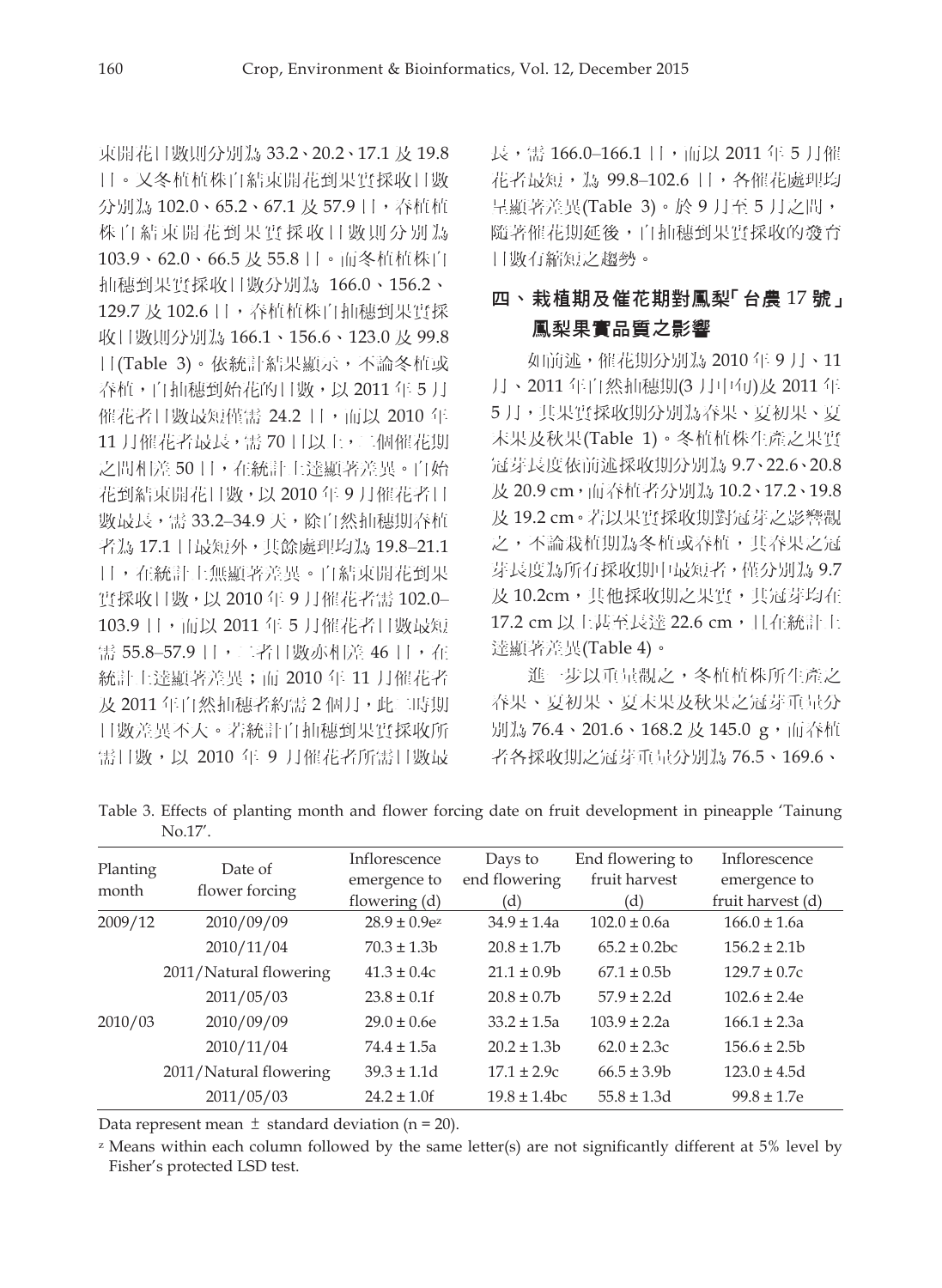| Planting<br>month | Date of<br>harvestz | Crown<br>length<br>(cm) | Crown<br>weight<br>(g) | Fruit<br>weight<br>(g) | TSS <sub>y</sub><br>$(^{\circ}Brix)$ | Titratable<br>acidity<br>$\frac{9}{6}$ | TSS/titratable<br>acidity |
|-------------------|---------------------|-------------------------|------------------------|------------------------|--------------------------------------|----------------------------------------|---------------------------|
|                   | 2009/12 2011/04/02  | $9.7 \pm 0.5c$          | 76.4±4.9d              | $1582.4 \pm 96.2 b$    | $13.3 \pm 0.1d$                      | $0.80\pm0.05b$                         | $17.1 \pm 0.8$ d          |
|                   | 2011/07/02          | $22.6 \pm 6.3a$         | $201.6 \pm 16.9a$      | 1959.0±116.7a          | $14.2 \pm 0.6c$                      | $0.39 \pm 0.02e$                       | $36.5 \pm 0.9$ ab         |
|                   | 2011/07/24          | $20.8 \pm 0.4$ ab       | $168.2{\pm}9.9b$       | 1299.6±30.8c           | $15.3 \pm 0.4 b$                     | $0.45 \pm 0.01$ cd                     | $34.8\pm0.5$ bc           |
|                   | 2011/09/07          | $20.9 \pm 0.4$ ab       | $145.0\pm3.8bc$        | $1563.9 \pm 51.5$ b    | $15.5 \pm 0.4 b$                     | $0.47 \pm 0.01$ cd                     | $33.8 \pm 0.4c$           |
| 2010/03           | 2011/04/02          | $10.2 \pm 0.2c$         | $76.5+9.6d$            | 1171.8±45.9c           | 13.7±0.2cd 0.94±0.05a                |                                        | $15.1 \pm 0.7$ d          |
|                   | 2011/06/28          | $17.2 \pm 2.0$          | $169.6\pm31.8b$        | $1640.1\pm116.1b$      | $14.2 \pm 0.7c$                      | $0.39 \pm 0.01e$                       | $36.9 \pm 1.7$ ab         |
|                   | 2011/07/22          | $19.8 \pm 0.3$ ab       | $162.6 \pm 10.0$       | $1260.6 \pm 50.0c$     | $16.2 \pm 0.3a$                      | $0.44 \pm 0.02$ de                     | $38.5 \pm 2.2a$           |
|                   | 2011/09/12          | $19.2 \pm 2.3$ ab       | $131.1 \pm 24.9c$      | 1291.2±197.3c          | $16.4 \pm 0.4a$                      | $0.49 \pm 0.02c$                       | $33.7{\pm}1.8c$           |

Table 4. Effect of planting month on fruit quality in pineapple 'Tainung No.17'.

z Fruit harvested on 2011/4/2 is 'spring fruit', on 2011/06/28-07/02 is 'early-summer fruit', on 2011/7/22-24 is 'late-summer fruit', and on 2011/9/7-12 is 'autumn fruit', respectively.

y TSS: total soluble solids.

x Means within each column followed by the same letter(s) are not significantly different at 5% level by Fisher's protected LSD test.

162.6、145.0 及 131.1 g。顯示:不論冬植或 春植,冠芽重量亦以春果較輕,約 76 g,而 最重者為冬植夏初果,為 201.6 g,二者在統 計上達顯著差異(Table 4)。冬植植株所生產 之春果、夏初果、夏末果及秋果之全果重分 別為 1,582.4、1,959.0、1,299.6 及 1,563.9 g, 春植的全果重分別為 1,171.8、1,640.1、1,260.6 及 1,291.2 g。顯示,若以全果重觀之,則冬 植夏初果最重,達 1,959 g,其次為冬植的春 果、秋果及春植的夏初果,重量為 1,563.9-1,640.1 g,冬植的夏末果及春植春果、 夏末果及秋果則較輕,果重介於 1171.8-1299.6 g,在統計上達顯著差異(Table 4)。

冬植的植株所生產之春果、夏初果、夏 末果及秋果,其可溶性固形物含量分別為 13.3、14.2、15.3 及 15.5°Brix, 春植者則分別 為 13.7、14.2、16.2 及 16.4°Brix (Table 4)。 顯示,春植的夏末及秋果的可溶性固形物含 量較高,分別達 16.2 及 16.4°Brix;而冬植的 春果最低,僅有 13.3°Brix,在統計上達顯著 差異。冬植的植株所生產之春果、夏初果、 夏末果及秋果,其可滴定酸分別為 0.80、 0.39、0.45 及 0.47%,而春植者分別為 0.94、

0.39、0.44 及 0.49%(Table 4)。顯示,春植者 之春果可滴定酸含量最高,達 0.94%,其次 是冬植的春果為 0.80%,最低的是冬植及春 植的夏初果同為 0.39%。冬植的植株所生產 之春果、夏初果、夏末果及秋果,其糖酸比 分別為 17.1、36.5、34.8 及 33.8, 春植的糖酸 比分別為 15.1、36.9、38.5 及 33.7。糖酸比以 春植的夏末果最高,達 38.5,而春植的春果 最低,僅為 15.1,有偏低之趨勢(Table 4)。

#### 五、鳳梨「台農 17 號」生育期溫度變化

鳳梨各生育階段溫度之變化會影響生育 日數及果實品質。不論冬植或春植,依催花 期 2010 年 9 月、11 月、2011 年自然抽穗期 (3 月中旬)及 2011 年 5 月,各處理自抽穗至 開花平均溫度分別為 20.3、15.2、18.4 及 25.9 ℃,各處理自始花至結束開花平均溫度分別 為 18.1、20.9、23.1 及 25.3℃,各處理自結束 開花到果實採收平均溫度分別為 14.5、24.3、 25.0 及 25.8℃,而自抽穗到果實採收平均溫 度分別為 16.3、19.6、22.5 及 25.7℃ (Table 5)。隨著催花時間愈晚,各階段生育期的平 均溫度亦愈高。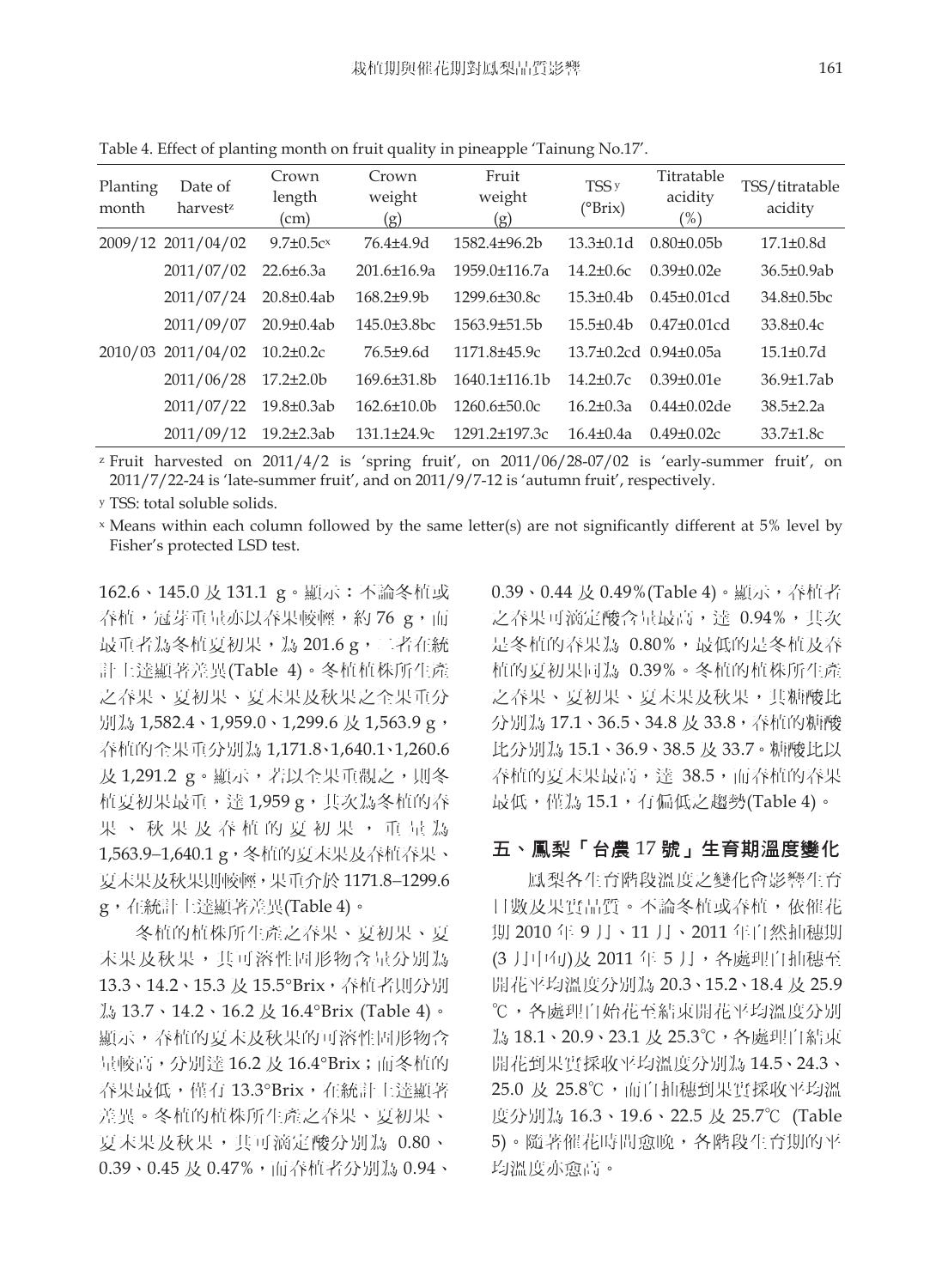| Planting      | Date of flower | Inflorescence    | Days to end      | End flowering to | Inflorescence    |
|---------------|----------------|------------------|------------------|------------------|------------------|
| month         | forcing        | emergence to     | flowering        | fruit harvest    | emergence        |
|               |                | flowering        |                  |                  | to fruit harvest |
| $2009/12$ and | 2010/09/09     | $20.3^{\circ}$ C | $18.1^{\circ}$ C | $14.5^{\circ}$ C | $16.3^{\circ}$ C |
| 2010/03       |                |                  |                  |                  |                  |
| 2009/12 and   | 2010/11/04     | $15.2^{\circ}$ C | $20.9^{\circ}$ C | $24.3^{\circ}$ C | $19.6^{\circ}$ C |
| 2010/03       |                |                  |                  |                  |                  |
| 2009/12 and   | 2011/Natural   | $18.4^{\circ}$ C | $23.1^{\circ}$ C | $25.0^{\circ}$ C | $22.5^{\circ}$ C |
| 2010/03       | flowering      |                  |                  |                  |                  |
| $2009/12$ and | 2011/05/03     | $25.9^{\circ}$ C | $25.3^{\circ}$ C | $25.8^{\circ}$ C | $25.7^{\circ}$ C |
| 2010/03       |                |                  |                  |                  |                  |

Table 5. Mean temperatures of fruit development periods in pineapple 'Tainung No.17'.

#### 討論

鳳梨「台農 17 號」係臺灣主要的栽培品 種,南部地區 7 月高溫期間之果實品質較差, 若能將中部地區的產期調節至9月,既能維 持高品質又可提升產品價格,而增加農民收 益。催花時,植株大小會影響果實大小(Chang 1993, Turnbull *et al*. 1993, Rabie *et al*. 2000)。不同栽植期處理,在植株高度、葉長 及葉片數均以冬植較春植者高,顯示鳳梨生 育期間愈長,植株生長愈高大,即植株發育 隨栽植期的提前而促進。冬植及春植植株生 長趨勢,冬植在 15 個月及春植 12 個月時葉 片數增加,其餘皆減少(Fig. 1 及 Fig. 2)。此 時,正值冬季12月至3月氣溫較低,生長減 緩,因此株高略有降低趨勢,主要原因在於 植株抽穗後株形較開張,而使得植株株高量 測值下降。有學者指出,鳳梨應用藥劑催花 處理時,應在植株生長至完全葉 35 片以上, 產量及品質較穩定(Chang 1978)。本試驗以 累計葉片數統計,植株於 2010 年 9 月催花時 冬植葉片數已達 62.9 片,春植葉片數 47.7 片,催花率皆可達 96.7%以上, 植株已達催 花標準及生產果實。

栽植期及催花期會因植株大小的差異, 影響果實重量。冬植 11 月催花的全果重最 重,平均達 1,959 g,其次為春植 11 月催花 的果實 1,640 g。除自然抽穗期外,其餘的冬 植均較春植全果重為重,可能因植株生育期 長,催花時植株已大,累積許多養分供果實 發育。鮮食鳳梨植株的生長易受生產地區氣 候影響,尤其是日照及溫度,也同時影響採 收期和果實品質 (Wassman 1990, Smith 1993)。鳳梨果實為多花果,生長速度隨著時 間持續的進展,以溫度為主要影響因子 (Bartholomew and Malezieux 1994)。鳳梨果 實自開花至成熟所需日數可作為採收成熟度 指標,而溫度會影響鳳梨的發育。在低溫逆 境下,熱帶作物的鳳梨植株發育將趨緩慢甚 至生長停滯。當果實(植株)發育期環境溫度達 32℃時,其生長量呈直線增加,果實發育至 成熟日數可縮短 29 日(Wassman 1990)。據此 可推測,當果實發育期之平均溫度較低時, 將需要更高之生長日積溫以使果實達到成 熟,因此需要更長之發育日數。不同月份催 花處理造成植株抽穗所需時間存在差異,可 能係受到溫度影響所致,鳳梨的花芽形態分 化及果實發育所需的時間隨著溫度下降將相 對延長。從試驗結果可知,不同月份催花的 鳳梨果實發育所需的日數不同, 在 9 月催花 後因為平均氣溫逐漸降低,尤其在結束開花 至果實成熟期間,平均溫度僅有 14.5℃,發 育天數長達 102.8 日。11 月催花者,從抽穗 到開花天數為 72.5 日,此時平均溫度為 15.2 ℃,較其他催花期低。在 5 月催花者,各階 段的果實發育期平均溫度皆在 25℃以上,自 抽穗到果實成熟僅需 101.2 日,較 9 月催花者 縮短 2 個月。由此可推測,鳳梨果實發育期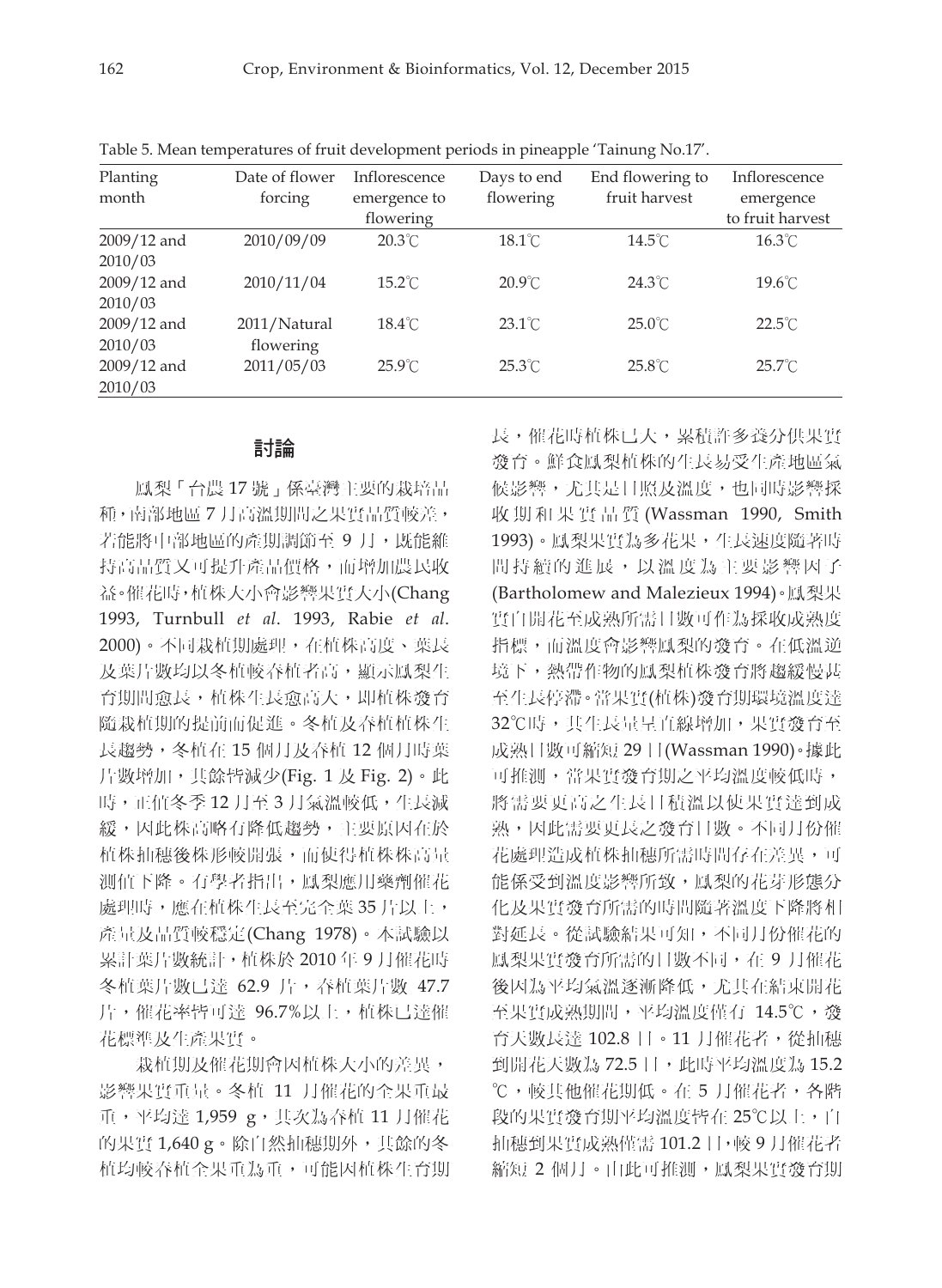的長短,隨著溫度的下降,將相對延長果實 發育所需的時間。有研究報告指出,在法屬 留尼旺島(12 月至 3 月為夏季,3 月至 11 月 為冬季)栽培鳳梨'Queen Victoria'品種,分別 於 9 月、2 月分別種植 250 公克及 225 克之吸 芽,結果顯示植株生長速度 2 月種植者明顯 低於 9 月種植,其原因為 2 月種植的平均溫 度較低為 21.8℃,而 9 月種植為 24.1℃ (Dubois *et al*. 2011)。Chang (1978)在鳳梨 「台農 4 號」以電石及萘乙酸(NAA)藥劑處 理,試驗結果顯示 9 月後催花, 果實生長後 期進入低溫季節,以致果實成熟延緩;若抽 穗期在 3 月後,果實生長與成熟均在高溫季 節,故果實成熟較快。綜合上述研究顯示, 溫度會影響植株及果實生育,與本試驗結果 相似。

果實酸度與糖度是主要影響鳳梨鮮食品 質之因子,一般以糖酸比來表示(Soler 1992, Saradhuldhat and Paull 2007)。有報告指出 夏季果實總可溶性固形物較高 (Singleton and Gortner 1965, Simth 1993), 冬季生產(2 月)的果實酸度高、糖酸比低,夏季生產者具 較佳糖酸比(Chen *et al*. 2009)。果實可滴定酸

含量,夏季含量明顯低於冬季,即使冬季果 實達充分成熟時,其生育於低溫季節成熟果 實之可滴定酸含量亦很高(Chan *et al*. 1973, Kermasha *et at*. 1987, Wassman 1990, Simth 1993, Sornsrivichai *et al*. 2000)。鳳梨為景天 酸代謝植物(Crassulacean acid metabolism plant; CAM plant), 在低溫期會大量累積有 機酸(Medina *et al*. 1993),其細胞累積檸檬酸 與溫度、日照量或逆境有關, 且遮蔭會增加 鳳梨屬植物細胞可滴定酸及有機酸的累積 (Sale and Neales 1980, Medina *et al*. 1993,)。本試驗於 4 月採收的春果,果實發育 期正值冬季,氣溫、日照量均較低,加上寒 流的低溫逆境,平均溫度僅 14.5℃,最低溫 亦有 10℃以下者(Fig. 3),可滴定酸高達 0.94%,造成有機酸消耗慢而累積。至於 7 月 至 9 月採收的果實,果實發育期在春季,平 均溫度達 25℃,可滴定酸明顯的降為 0.390.49%。Moradahahi *et al*. (1977)報告指 出當鳳梨在較高溫下(25-35℃), 有助於蘋果 酸的分解,本試驗當採收期在平均溫度均達 25℃以上時(最高溫亦超過 30℃),得到類似 結果。



**Fig. 3. Changes in daily maximum, average, and minimum temperatures during the experiment period.**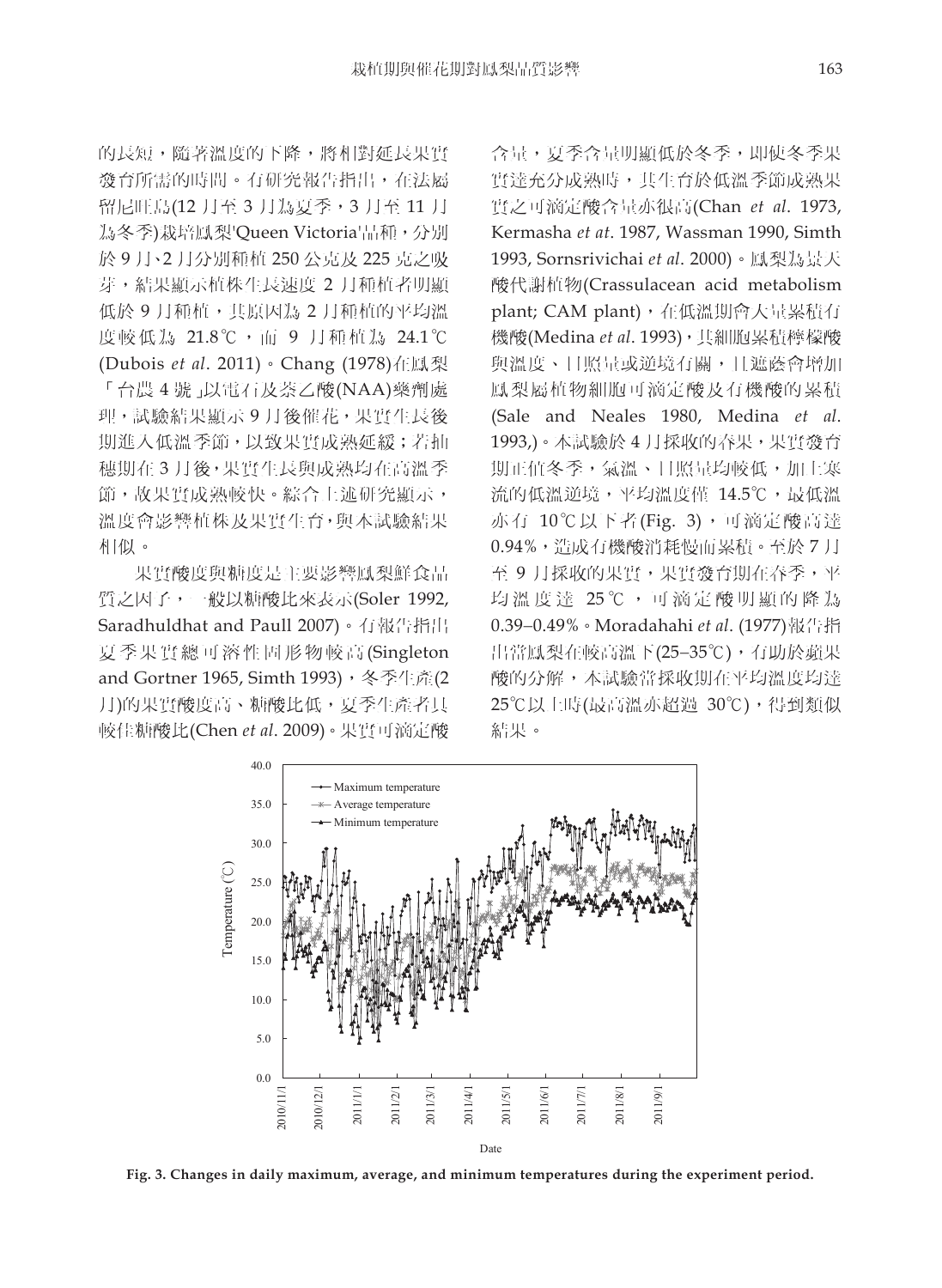國內外研究報告均顯示,AVG 可抑制鳳 梨自然抽穗開花。Kuan *et al*. (2005)在鳳梨 「台農 18 號」以 AVG 濃度為 250、375、500 mg L-1加上 0.02%展著劑, 每隔 20 天施用 1 次,連續 3 次,發現皆可抑制 40-50%鳳梨自 然開花。而在鳳梨「台農17號」的試驗上, 施用濃度為 500 mg L-1 加 0.02%展著劑,每 隔 10 天或 15 天,共施用 4 次或 5 次,處理 組可較對照組延長 7 週抽穗(Wang *et al*. 2007)。而在鳳梨'MD-2'的試驗,每隔 1 週或 2 週施用 100 mg L<sup>-1</sup> AVG, 亦可延遲開花及 降低自然抽穗 (Rebolledo *et al*. 2007, Bartholomew and Uruu 2009)。另 Rabie *et al.* (2011)以 100 mg L-1 AVG 施用於鳳梨 'Queen'上,每隔 7 天(共施 10 次)或 14 天(共 施 6 次)施用一次,其自然抽穗率分別為 0.5% 及 2%,遠低於對照組之 45%。本試驗以 AVG 濃度為 200 mg L-1 並添加 0.067%倍展著劑處 理後,自然抽穗率為 5%以下,顯示可有效抑 制鳳梨「台農17號」的自然花芽分化,其催 花率達 98.3%,且果實品質與夏果無顯著差 異。此結果與 Tsai and Kuan (2013)每株施用 7.5 mL 之 150 mg L<sup>-1</sup> 及 250 mg L<sup>-1</sup> AVG, 並 添加 0.067%展著劑,可有效抑制鳳梨「台農 17 號」的自然抽穗雷同。所以,在中部地區 生產秋果鳳梨,可於冬季種植,再利用 AVG 濃度為 200 mg L<sup>-1</sup> 並添加 0.067%倍展著劑, 每隔 14 天處理 1 次,共 7 次,並於 5 月催花, 約經 3 個月即可採收。尤有甚者,人工催花 後依然能維持所生產果實的品質。其次,鳳 梨抽穗至開花成熟日數長短及果實品質,皆 因季節而異,以溫度為最重要影響因素,而 可滴定酸受環境變化的影響較大於可溶性固 形物。

## 引用文獻

Council of Agriculture, Executive Yuan, ROC (2014) Agricultural Statistics Yearbook. Taipei. http://agrstat.coa.gov.tw/sdweb/public/boo k/Book.aspx

- Chang CC (1978) Studies on the effect of  $CaC<sub>2</sub>$  and NAA in promotion to the flower bud formation and the influence to the fruit quality of the pineapple. (in Chinese with English abstract) **J. Agric. Res. China** 27:67‒75.
- Chang CC (1993) Effects of planting time on fruit shapes and quality of 'Tainung No. 4' pineapple. (in Chinese with English abstract) **J. Agric. Res. China** 42:380‒386.
- Bartholomew DP, G Uruu (2009) Effects of ReTain on natural induction of reproductive development of MD-2 pineapple. **Pineapple News** 16:34-38.

http://www.ishs-horticulture.org/working groups/pineapple/PineNews16.pdf

- Bartholomew DP, EP Malezieux (1994) Pineapple. p.243-291. *In*: Handbook of Environmental Physiology of Fruit Crops. Vol. II. Sub-tropical and Tropical Crops. B Schaffer, PC Andersen (Eds.) CRC Press, Boca Raton, Florida.
- Chan HT, E Chtchin, P Vonnahme (1973) Nonvolatile acid in pineapple juice. **J. Agric.**  Food Chem. 21:208-211.
- Chen NJ, RE Paull, CC Chen, P Saradhuldhat (2009) Pineapple production for quality and postharvest handling. Acta Hort. 822:253-260.
- Dubois C, P Fournier, PA Marie-Alphonsine, A Soler (2011) Temperatures, basis for a heat-unit model of vegetative growth. **Acta Hort.** 902:263‒267.
- Kermasha S, NN Barthakur, I Alli (1987) Changes in chemical composition of the kew cultivar of pineapple fruit during development. **J. Sci. Food Agric.** 39:317‒324.
- Kuan CS, CW Yu, ML Lin, HT Hsu, DP Bartholomew, CH Lin (2005) Foliar application of aviglycine reduces natural flowering in pineapple. **HortSci.** 40:123-126.
- Medina E, M Popp, E Olivares, H P Janett, U Luttge (1993) Daily fluctuations of titratable acidity, content of organic acids (malate and citrate) and soluble sugars of varieties and wild relatives of *Anana comosus* L. growing under natural tropical conditions. **Plant Cell Environ.**  $16:55 - 63$
- Moradahahi A, HM Vines, CC Black (1977) CO2 exchange and acidity levels in detached pineapple (*Anana comosus* (L.) Merr.) leaves during the day at various temperatures,  $O<sub>2</sub>$  and CO2 concentrations. **Plant Physiol.** 59:274‒278.